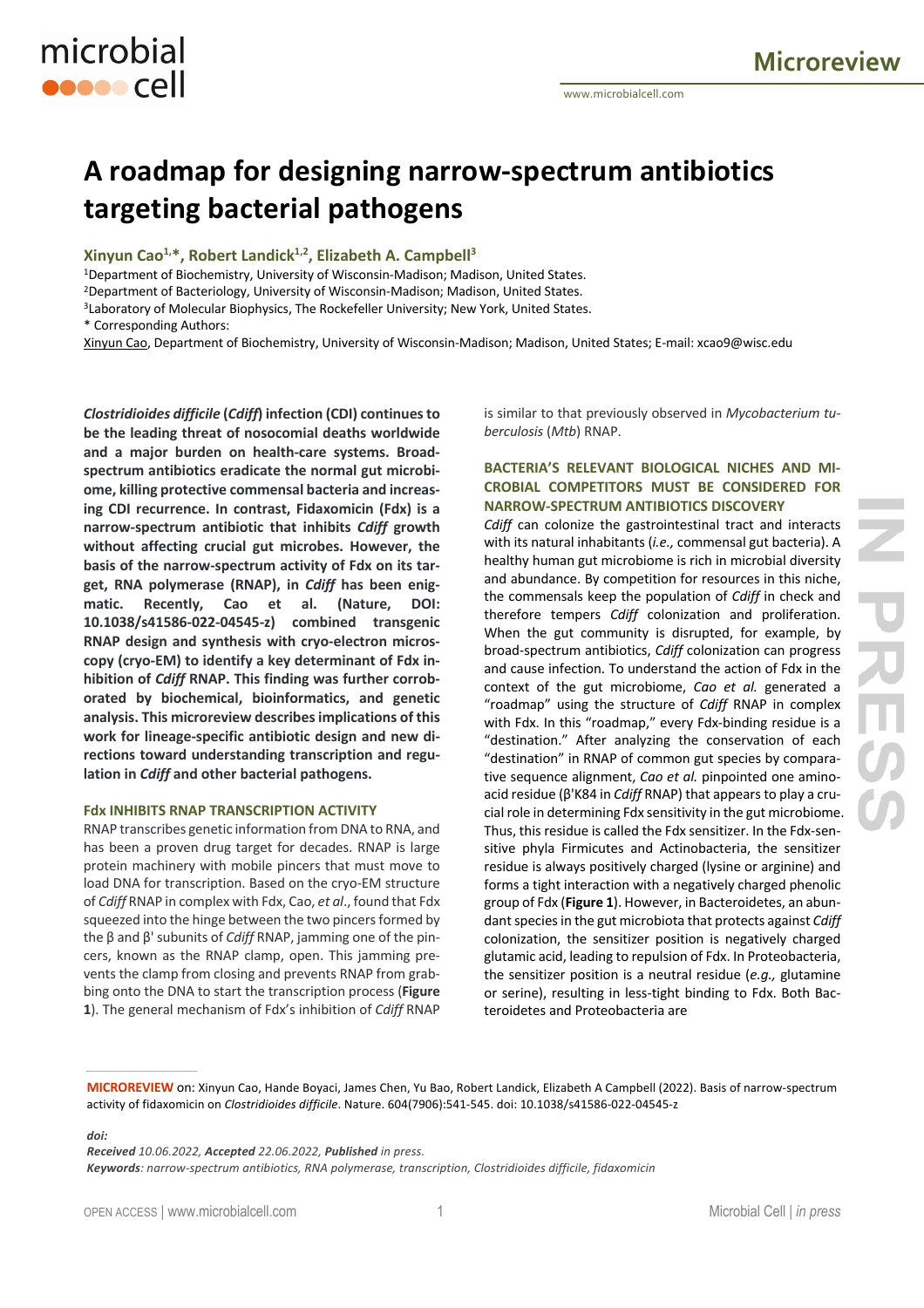

**Figure 1. Fdx is a narrow-spectrum antibiotic inhibiting** *Cdiff* **RNA polymerase.** Fdx (shown in ball sphere) fits in the narrow gap between β and β' subunit of *Cdiff* RNAP and jams the RNAP clamp (dash line region) in an open state. The structure is sliced at the level of the Fdx-binding pocket. Note that the Sigma A factor was removed from the structure (PDB: 7L7B) for visualization purposes. Inset, magnification of Fdx sensitizer residue β'K84 interacting with the hydrophilic group of Fdx. Fdx and β'K84 residue are shown in ball-and-stick representations.

Fdx-resistant. Cao *et al*. then biochemically and biologically validated the Fdx-sensitizer residue as a crucial contributor to the narrow spectrum activity of Fdx. They proposed that the Fdx-binding residues in the "roadmap" can also be used to predict Fdx potency in other bacteria.

# **THE STRUCTURAL AND MECHANISTIC STUDIES OF Fdx CONTACTING** *Cdiff* **RNAP INFORM EFFORTS TO DESIGN LINEAGE-SPECIFIC ANTIBIOTICS RATIONALLY**

The rapid emergence and prevalence of new antibiotic-resistant isolates for CDI treatment under current therapies (metronidazole, vancomycin, *etc.*) have caused great alarm in the medical community. Therefore, the need to develop

new antibiotics that kill *Cdiff* but do not cause collateral damage to the gut microbiome is compelling. The "roadmap" of Fdx-contacting residues in *Cdiff* RNAP can guide novel drug discovery in two approaches: *in silico–*guided and experimental. In the *in silico*–guided path, the Fdx-binding region in *Cdiff* RNAP can serve as an identification target for docking-based virtual screening of available and novel compounds. Furthermore, the screening data could provide valuable information for training ligand-based models (*i.e.,* machine learning). During this process, parameters can be set to select compounds interacting with the sensitizer residue for Fdx-binding specificity among bacterial lineages. Note that a candidate compound may have a completely different inhibitory mechanism even when sharing the same binding pocket with Fdx because RNAP transcription initiation is